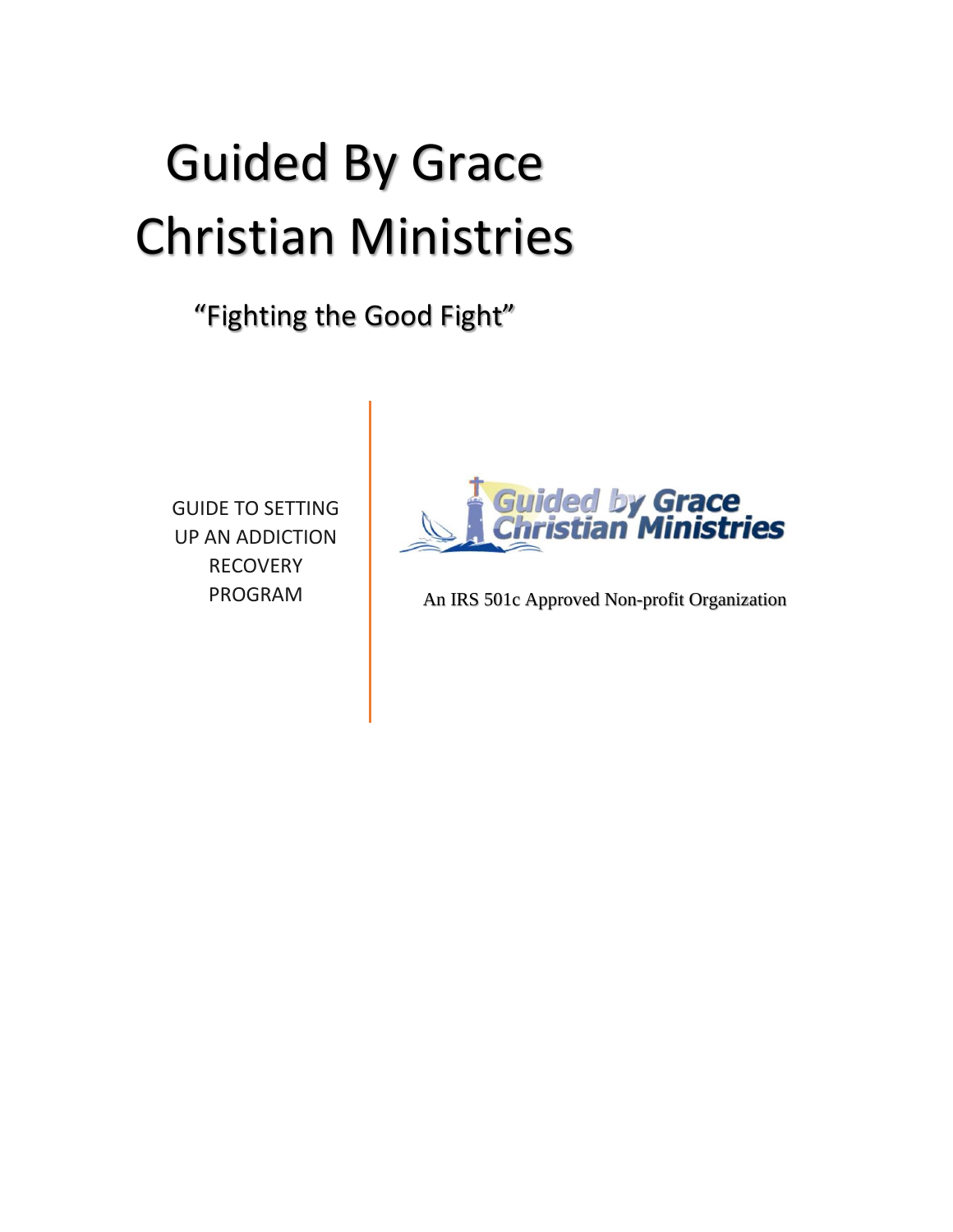



# **Table of Contents**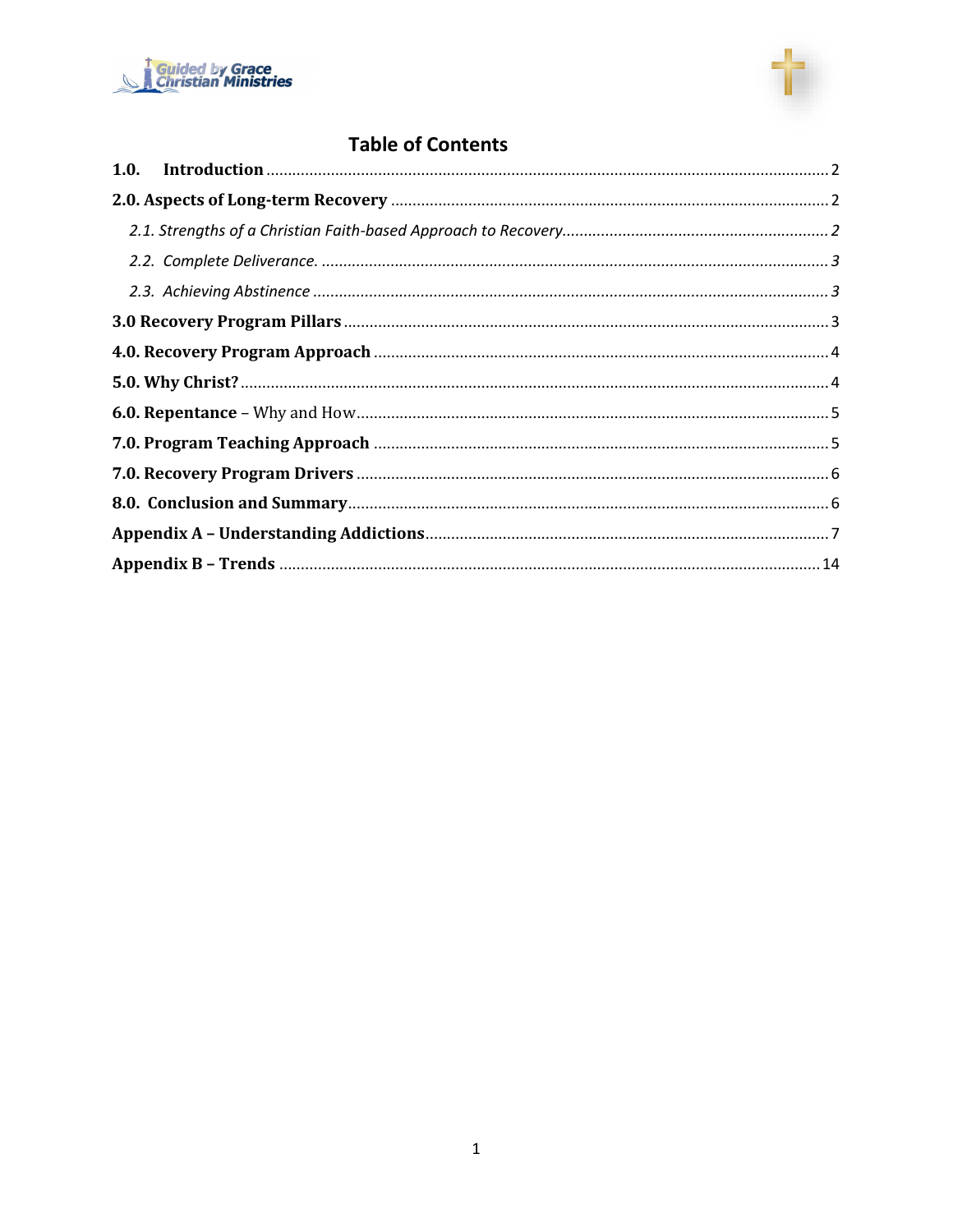



#### <span id="page-2-0"></span>**1.0. Introduction -** There are many well-known drug addiction treatments

such as Alcoholics Anonymous (AA), Narcotics Anonymous (NA), and Cocaine Anonymous (CA), all of which are based on the 12-step model. The programs largely draw on group therapy-related model that emphasize social support by means of facilitated peer discussions. The intent of the programs is to achieve and sustain drug-free lifestyles. Also common to these models is group therapy during and after formal treatment. These groups also offer an added layer of community-level social support to help people in recovery with abstinence and other healthy lifestyle goals. The basic premise of the 12-Step model is that people can help one another achieve and maintain abstinence from the substances or behaviors to which they are addicted. They can do this through meetings in which they share their experiences with one another and support each other in the ongoing effort of maintaining abstinence. It's difficult to assess the short and long-term success rates for 12- Step based programs. This is due to many programs not tracking or surveying the effectiveness of their administered programs; however, in saying this, our Ministry believes we can all agree that successful addiction recovery, whether it be from alcohol, illicit drug, prescription medicine addictions, requires a long-term commitment on part of the recovering addict and the treatment program assisting the addict's recovery efforts.

<span id="page-2-1"></span>**2.0. Aspects of Long-term Recovery.** Guided By Grace Christian Ministries embraces the precepts of the 12 Step Program and use it as the foundation to build our Addiction Recovery Program; however, we believe that long-term recovery requires a spiritual understanding and awakening as it relates to having an intimate and personal relationship with Jesus Christ. It is only from such a relationship can one be assured that addiction recovery can be achieved and sustained for one's entire life. This premise is based on what our Christian faith teaches us all. Nothing is possible without Christ and all things are possible in Christ. Second, it is our belief that true and meaningful change in one's perspective concerning who he/she is and how to conduct one's life cannot be achieved by one's own efforts. We have no power to do so, and the sooner we come to this realization, the sooner we can begin the process of turning to Christ for our needs and healing. Finally, we emphasize that as a believer, follower, and disciple of Christ, we are born anew and with this rebirth, we are no longer who we use to be in the eyes of Christ. This means the addict no longer has to admit he/she is an addict over the course of his/her lifetime, for they are new creatures and with this new existence, their addictions and the contributing factors contributing to their addictions no longer are factors for long term sobriety.

<span id="page-2-2"></span>**2.1. Strengths of a Christian Faith-based Approach to Recovery**. Our program emphasizes three dimensions of our existence: Physical, Mental, and most importantly, Spiritual. As such, it is important for addicts to understand how their addictions are manifested in each dimension. In the Physical dimension, the addicts must be able to reflect on how their bodies reaction to their substance abuse and subsequently, the adverse physiological outcomes. Next the addicts must understand the mental manifestations of their addiction, especially by way of their compulsion to continue to use the substances which is harming them and consequently, the harming of others around them. Most importantly, and the main focus of our recovery program, is understanding that spiritually, addicts must understand and accept that they are powerless to cure their addiction and destructive behaviors stemming from their addiction. It is the spiritual dimension of recovery that must be melded into all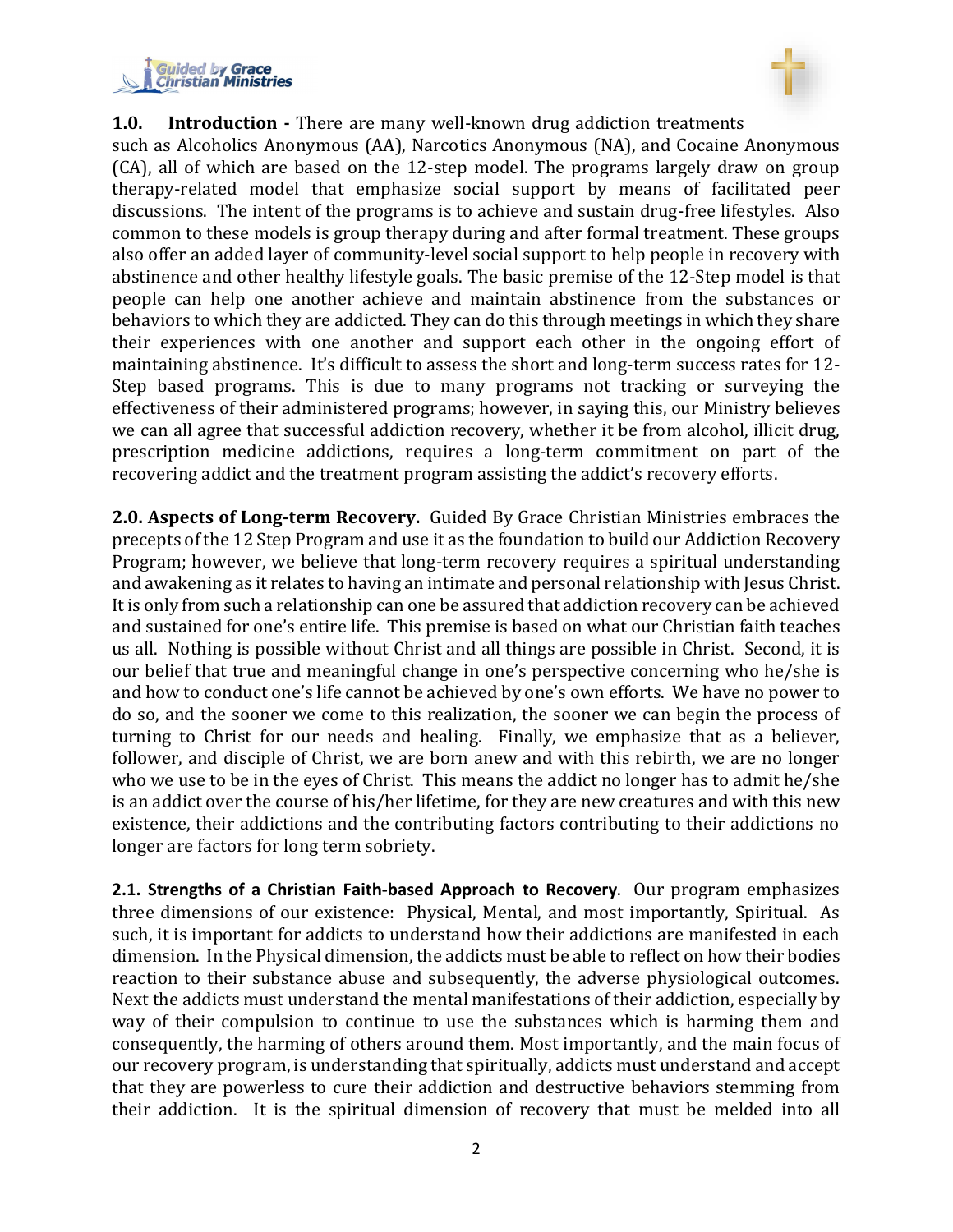



recovery program lessons, with the center piece and focus being on Jesus Christ. It is only by way of their recognition, acceptance and belief that their hope to recovery begins and ends with God, of which Jesus Christ embodies, can addicts (1) **Admit**they are powerless to control their additions, compulsive behavior and ability to manage their lives in a productive and healthy manner; (2) **Commit** to a power that is greater than them that is difficult to recognize, accept or believe is real; and (3) **Submit** to that greater power. See, for the addict to recover, they must overcome their self-centeredness and replace the resulting void with something that is not tangible. That "something" is Jesus Christ. In spiritual terms, it is their "Pride" – that being their resistance or lack of understanding of who they are in relation to God and their need for God for all things, that hinders or prevents a full and lasting recovery (deliverance and regeneration).

<span id="page-3-0"></span>**2.2. Complete Deliverance.** Second, unlike traditional 12-Step recovery methodologies which emphasizes the need for an addict to continually admit that he or she is an addict and will always be an addict, we advocate that by their faith (and trust) in our Lord and Savior they are fully healed and delivered from the addictions.

<span id="page-3-1"></span>**2.3. Achieving Abstinence.** Finally, because long-term recovery requires complete abstinence, traditional 12-Step Programs place the onus of doing so on the addict's ability to abstain from using drugs. You may say "of course", this makes perfectly good sense; however, our Ministry contends that long-term recovery can be achieved by abiding in Christ, and the taking on of His Spirit (The Holy Spirit). It is only by their abiding in Christ (and He in them) can we be confident that long term recovery be achieved. In sum, successful recovery requires a long-term support mechanism that contributes to meaningful and long-term changes in the addict's perspective about himself as a person and himself in the world. It is only then can complete abstinence be achieved, because the driving force behind abstaining from drug abuse, originates from a change in the addict's perspective about his/her purpose in life and what life is all about. So, a fair question at this point is to ask what is this "long term support" where does it come and what does it entail? The answer to these questions is Jesus Christ.

<span id="page-3-2"></span>**3.0 Recovery Program Pillars.** Our recover program approach is built on four pillars (*see also Figure 1 [Guided By Grace Christian Ministry Recovery Program Pillars]).* The addicts understanding of:

- Their need for God;
- How God sees them and with it, receive God;
- Who God really is  $a$ loving, compassionate, and caring God; and



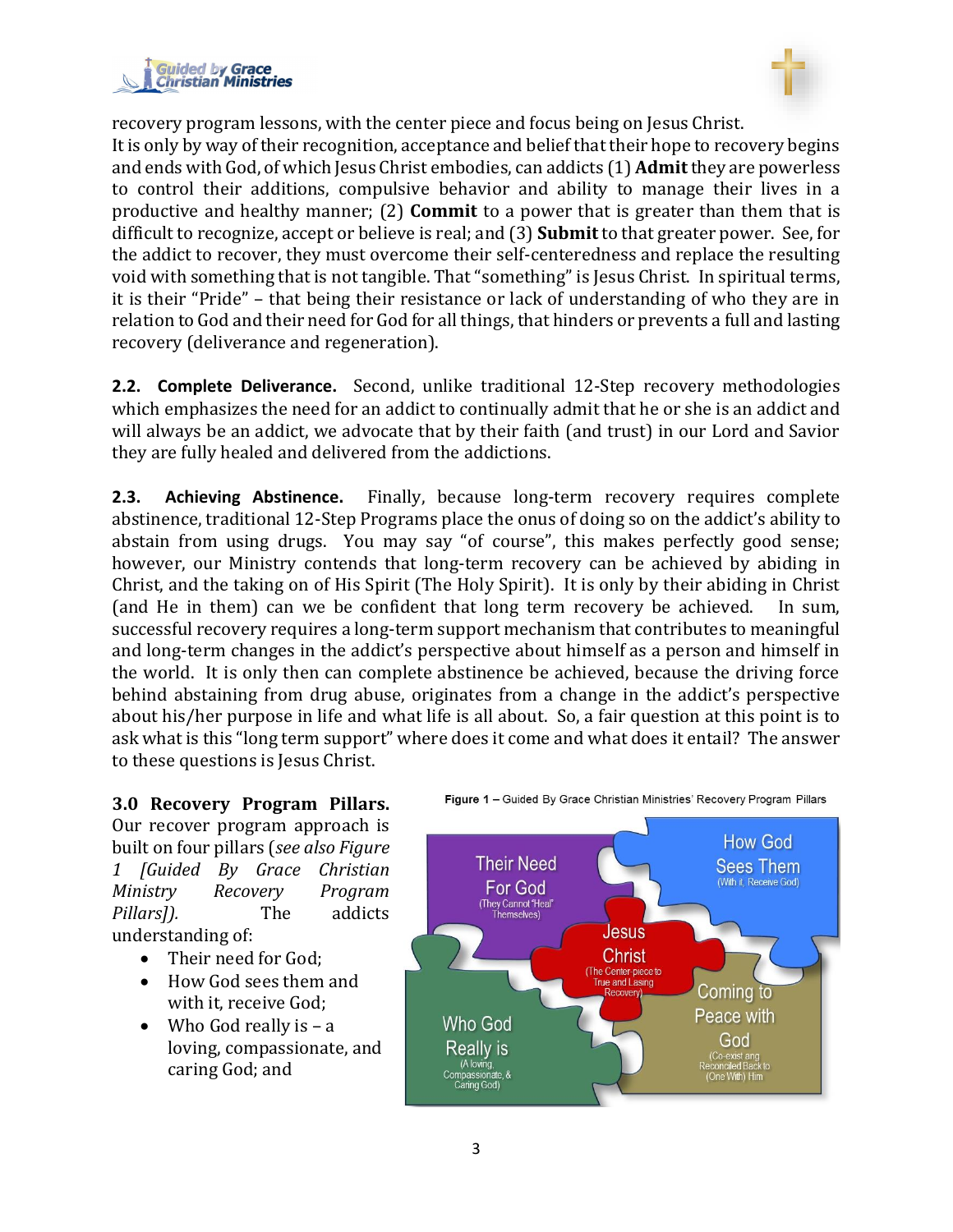



Their need to come to peace with God, and it, co-exist and reconciled back to (one with) Him.

It is from these four (4) pillars that we developed our Recovery Program lessons, which cover a 52-week period of teaching, discussion, and reflection.

<span id="page-4-0"></span>**4.0. Recovery Program Approach** *(see also below Figure 2 [Guided By Grace Christian Ministries' Recovery Program Approach] below).* As a believer, we know and refer to our triune God as "The Father", "The Son", and "The Holy Spirit"; however, we must realize that

the addict's spiritual existence is "up-sidedown" for most live as "human beings" having a "spiritual" experience in lieu of living life as "spiritual beings" having a "human experience", as was the case of our Lord and Savior while here on earth. As such, we "reverse" engineer their understanding of God and His purpose by first facilitating their understanding of the Holy Spirit, thus spirituality (the "Means"), then "The Son" (The "Ways"), the truth and the way, and finally



oneness (reconciliation) with "The Father" (The "Ends"). The above is all built on their understanding regarding their need for God; how God sees them; knowing who God really is; and making peace with God. This process leads them to abandoned their pride (carnal nature) and lead them to a state of humility (our call to be spiritual beings). At the center of our approach is Jesus Christ, who which God commands us to listen to, abide in and follow for all things. Collectively, the above approach leads to a change of thinking (repentance) by way of a spiritual awakening leading the addict from darkness (self-destruction) to the light (eternal life).

<span id="page-4-1"></span>**5.0. Why Christ?** It is only through the power of Christ and His Spirit can long-term and meaningful recovery be achieved. One may argue that there have been persons who have recovered from their addictions without a faith-based approach. I would argue that this is not true and that they have not "fully" recovered. See, for the addict, as with all of us, "meaningful" and long-lasting recovery means that he/she must achieve something greater than just beating their addiction. That "something greater" requires the understanding and treatment of the root cause of their addiction. See, addictions stem from a desire to feel better about oneself. In an effort to do so, an addict's brain becomes overactive, engaging in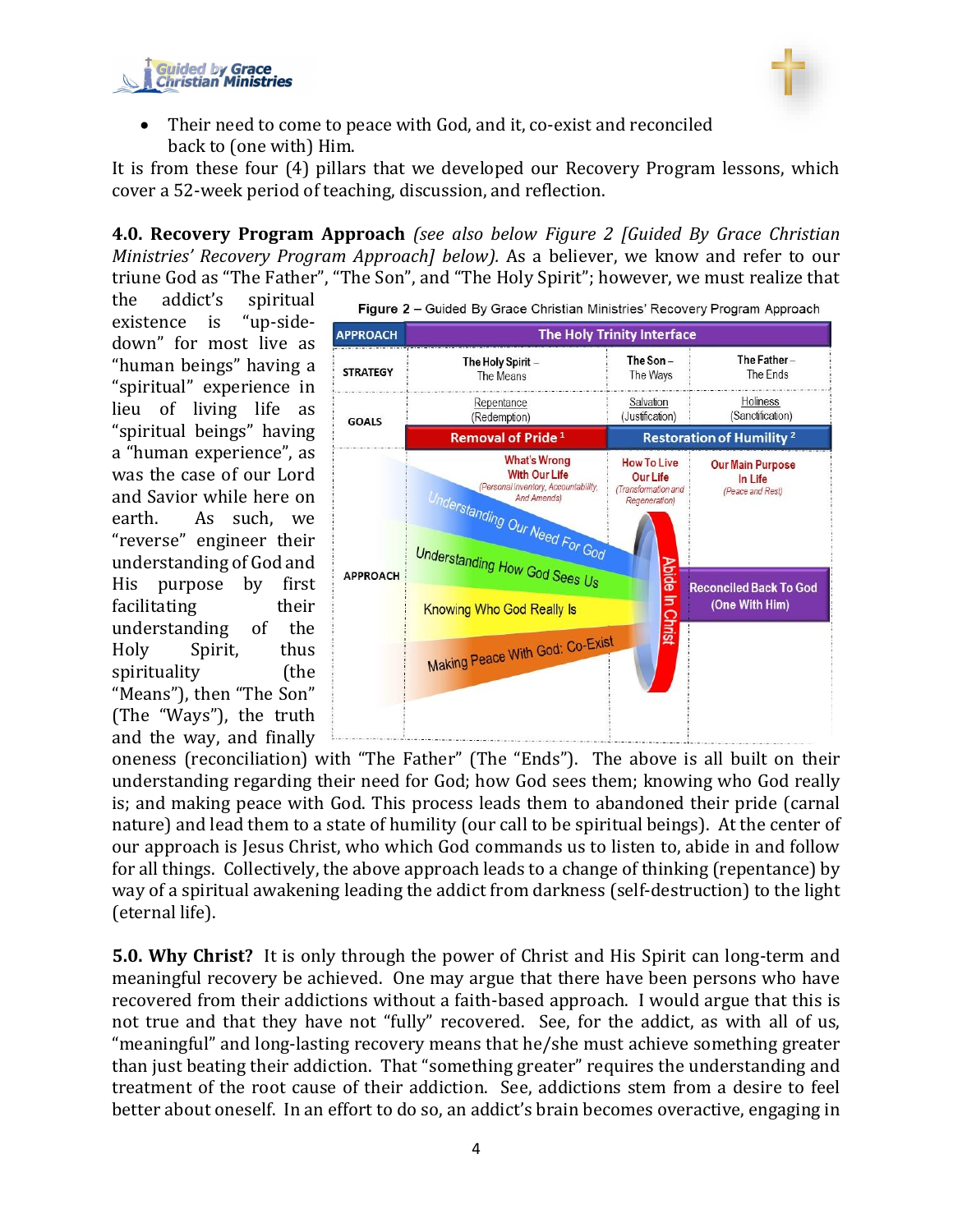



a constant program of looking for, seeing and assessing threats which can lead to intense feelings of anxiousness, vulnerability, fearfulness and guilt. In turn, this causes an addict's thinking and memories to get hung up in a present-day loop. Addicts experience and re-experience intrusive, disturbing and uncomfortable recollections often overruling logical thinking, normal cognitive processing and his/her ability to restrain from destructive behavior. For most, drugs provide an addict a means to cope with his/her undesirable feelings. Although manifesting themselves in a physiological and psychological ways, the real root causes of addictions are spiritual in nature and the only way to effectively address and treat the root causes is by way of changing an addict's way of thinking about himself/herself as person and himself/herself in the world. In Christian terms, to change one's way of thinking is referred to as "repentance".

<span id="page-5-0"></span>**6.0. Repentance** – Why and How**?** There are many views on what repentance means. We define repentance as the turning away from something that is bad, evil and false and the turning to something that is good, righteous and true. In short, repentance is to turn away from faulty thinking and conclusions. With this comes a dramatic change in thinking and perspective. Hindering repentance is man's pride – that being his lack of acknowledgement or understanding of who he is in relation to God and his need for God for all things. It is pride that leads to man's desire for self-sufficiency; dependence on self-abilities; goals for selfreliance; pursuit of self-ambitions; and overall selfishness. See, pride deceives man to believe he/she is a God by his/her own right. This self-centric perspective deceives man in believing he/she can fix his/her own issues or problems, thus implying he/she can, by his/her own abilities, "fix" himself/herself. There is no 12-Step-based Program, or any other recovery program, that can effectively change this perspective without Christ.

<span id="page-5-1"></span>**7.0. Program Teaching Approach.** Our Recovery Program teaching approach and lesson plans employs six (6) importance teaching strategies. They are to provide:

• Interest and Explanation – In our lessons we attempt to arouse their interest by relating each of the 12-Steps to something that is relevant to their lives, whether it be relationships, the work place, sexual behavior or day-to-day activities. Coupled with the need to establish the relevance of content, we provide explanations that enable attending addicts to understand the material and relevance to God's Word. This involves knowing what the addicts understand and then forge connections between what is known and what is new.

• Concern and respect for addicts**–** This has everything to do with benevolence and humility. It is to encourages addicts to try things out for themselves and succeed at something quickly.

• Assessment and feedback **–** We believe by providing a variety of assessment techniques and allowing attending addicts to demonstrate their understanding of scripture in different ways. Although useful and purposeful, our approach avoids assessment methods that encourage addicts to memorize and regurgitate scripture. It recognizes the power of feedback to motivate them understand and learn the importance of God and His Word.

• Clear goals **–** We strive to establish high standards of performance all of which is built on a strong sense of personal accountability. Addicts know up front what they must understand and what is expected they must know, accept, and understand for meaningful change.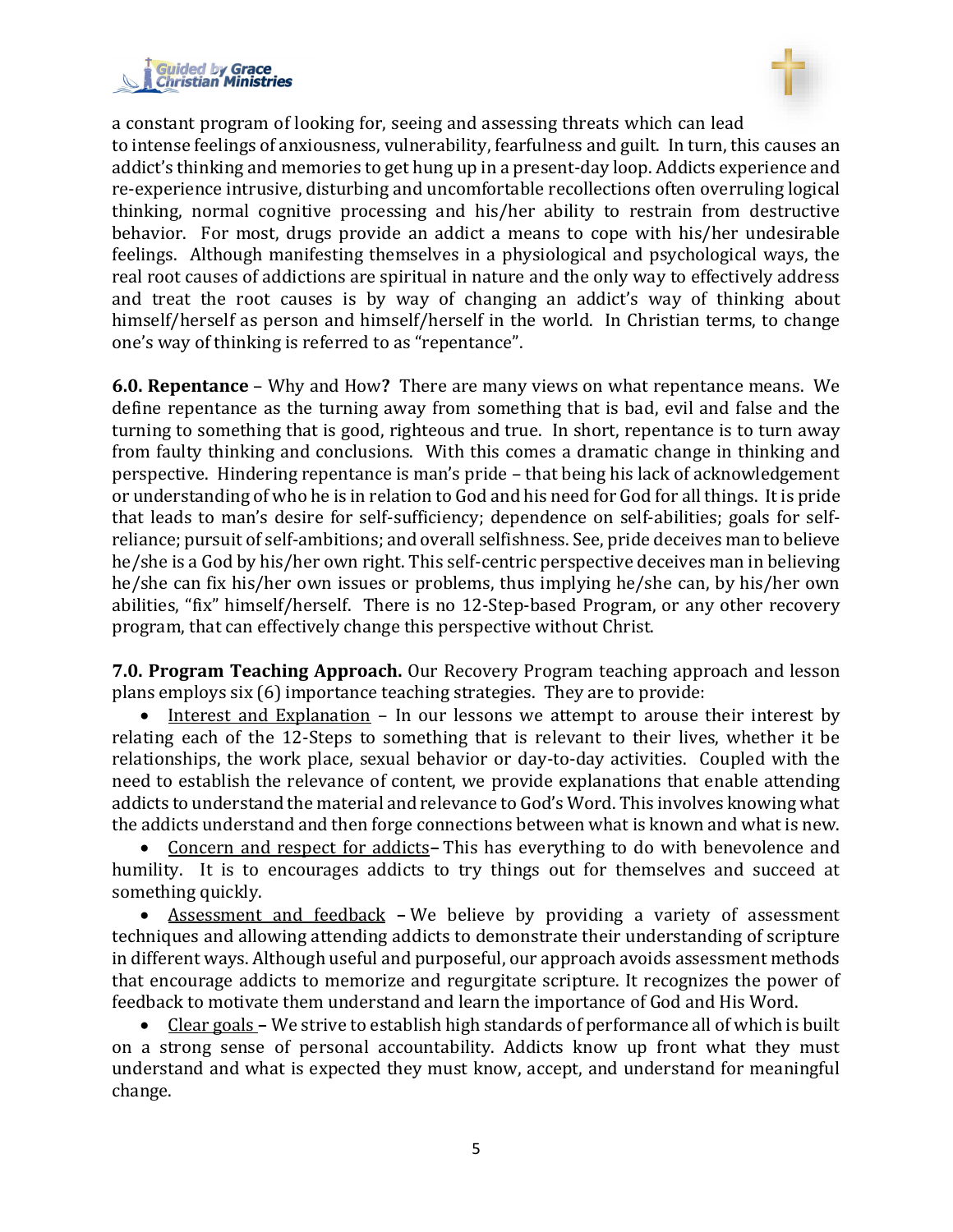



• Control and active engagement – We strive to fosters a sense of personal

control over the scriptural learning and interest in God's Word." As part of this, we strive to teach scripture appropriate to their level of understanding. This requires paying attention to the uniqueness of individual learning abilities and avoid the temptation to treat each addict as the same.

• Openness to Program Change **–** Our program and instruction approach remains open to change, for it is guided and led by the Holy Spirit.

<span id="page-6-0"></span>**7.0. Recovery Program Drivers.** We use our Ministries' Articles of Faith to drive our course design, approach, and spiritually led efforts.

<span id="page-6-1"></span>**8.0. Conclusion and Summary**. Our Ministry contends that successful recovery requires a long-term support mechanism that contributes to meaningful and long-term changes in the addict's perspective about himself as a person and himself in the world. The long-term mechanism we refer to is Jesus Christ. It is only through the power of Christ and His Spirit can long-term and meaningful recovery be achieved. **Second,** the beginning of feeling better must begin with changing the addict's way of thinking which is through "repentance". With this comes a dramatic change in thinking and perspective of how the addict views himself/herself as a person and himself/herself in the world. **Finally,** it is important to realize that the obstacle to achieving true repentance is man's pride – that being his lack of acknowledgement or understanding of who he is in relation to God and his need for God for all things. This self-centric perspective leads the addict to believe that he/she can fix his/her own issues or problems, thus implying he/she can, by his/her own abilities, "fix" himself/herself. Therefore, a successful Recovery Program stresses the consequences of self-reliance/self-centrism (Pride) verses, the power found in humility.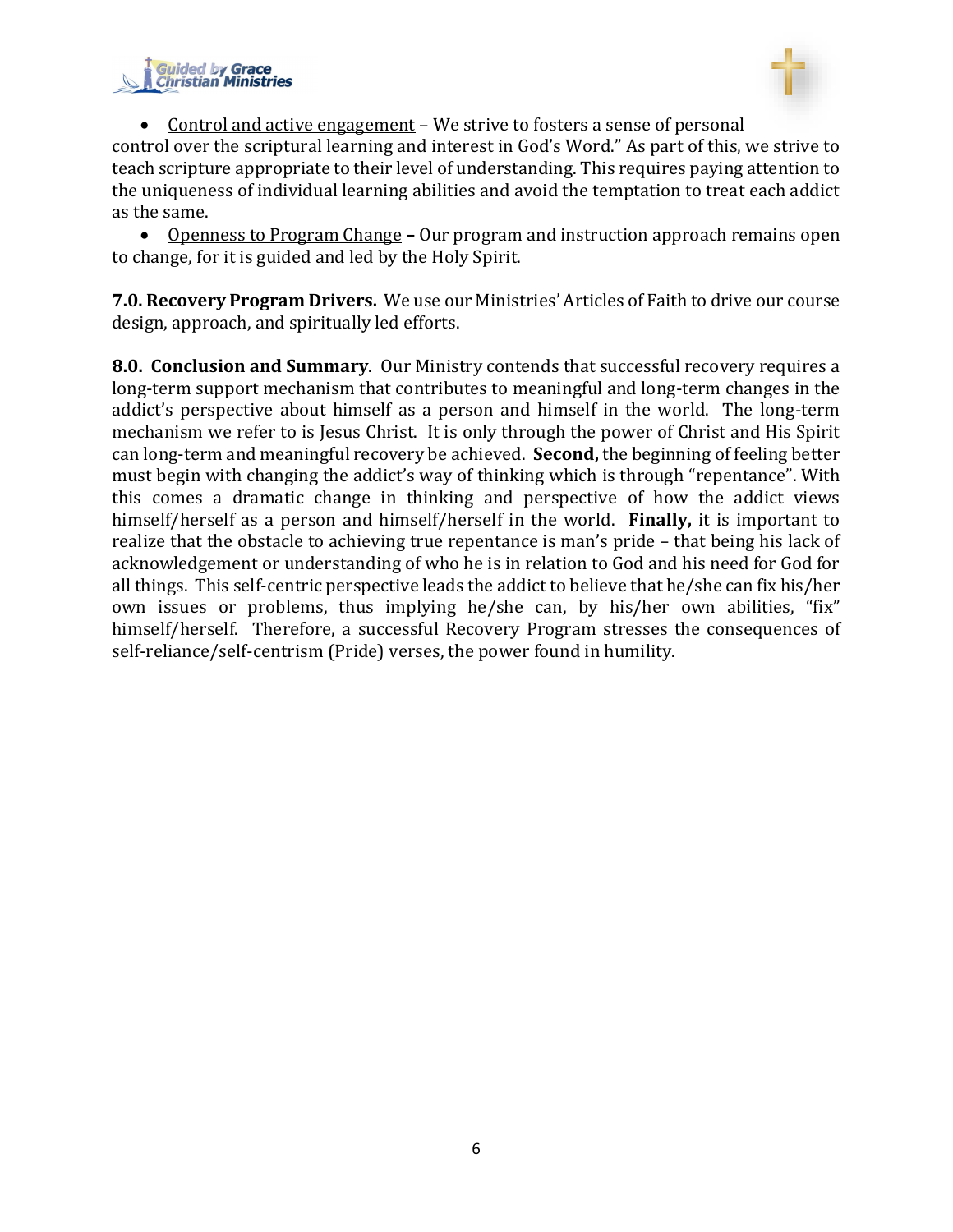<span id="page-7-0"></span>



## **Appendix A – Understanding Addictions**

**A.1. Overview.** Drug addiction, also called substance use disorder, is a disease that affects a person's brain and behavior and leads to an inability to control the use of a legal or illegal drug or medication. Substances such as alcohol, marijuana and nicotine also are considered drugs. When you're addicted, you may continue using the drug despite the harm it causes. Drug addiction can start with experimental use of a recreational drug in social situations, and, for some people, the drug use becomes more frequent. For others, particularly with opioids, drug addiction begins with exposure to prescribed medications, or receiving medications from a friend or relative who has been prescribed the medication.

The risk of addiction and how fast you become addicted varies by drug. Some drugs, such as opioid painkillers, have a higher risk and cause addiction more quickly than others. As time passes, you may need larger doses of the drug to get high. Soon you may need the drug just to feel good. As your drug use increases, you may find that it's increasingly difficult to go without the drug. Attempts to stop drug use may cause intense cravings and make you feel physically ill (withdrawal symptoms).

**A.2. Addicts Need Help**. You may need help from your doctor, family, friends, support groups or an organized treatment program to overcome your drug addiction and stay drugfree.

#### Symptoms.

Drug addiction symptoms or behaviors include, among others:

- Feeling that you have to use the drug regularly daily or even several times a day
- Having intense urges for the drug that block out any other thoughts
- Over time, needing more of the drug to get the same effect
- Taking larger amounts of the drug over a longer period of time than you intended
- Making certain that you maintain a supply of the drug
- Spending money on the drug, even though you can't afford it
- Not meeting obligations and work responsibilities, or cutting back on social or recreational activities because of drug use
- Continuing to use the drug, even though you know it's causing problems in your life or causing you physical or psychological harm
- Doing things to get the drug that you normally wouldn't do, such as stealing
- Driving or doing other risky activities when you're under the influence of the drug
- Spending a good deal of time getting the drug, using the drug or recovering from the effects of the drug
- Failing in your attempts to stop using the drug
- Experiencing withdrawal symptoms when you attempt to stop taking the drug

**A.3. Recognizing Unhealthy Drug Use in Family Members.** Sometimes it's difficult to distinguish normal teenage moodiness or angst from signs of drug use. Possible indications that your teenager or other family member is using drugs include: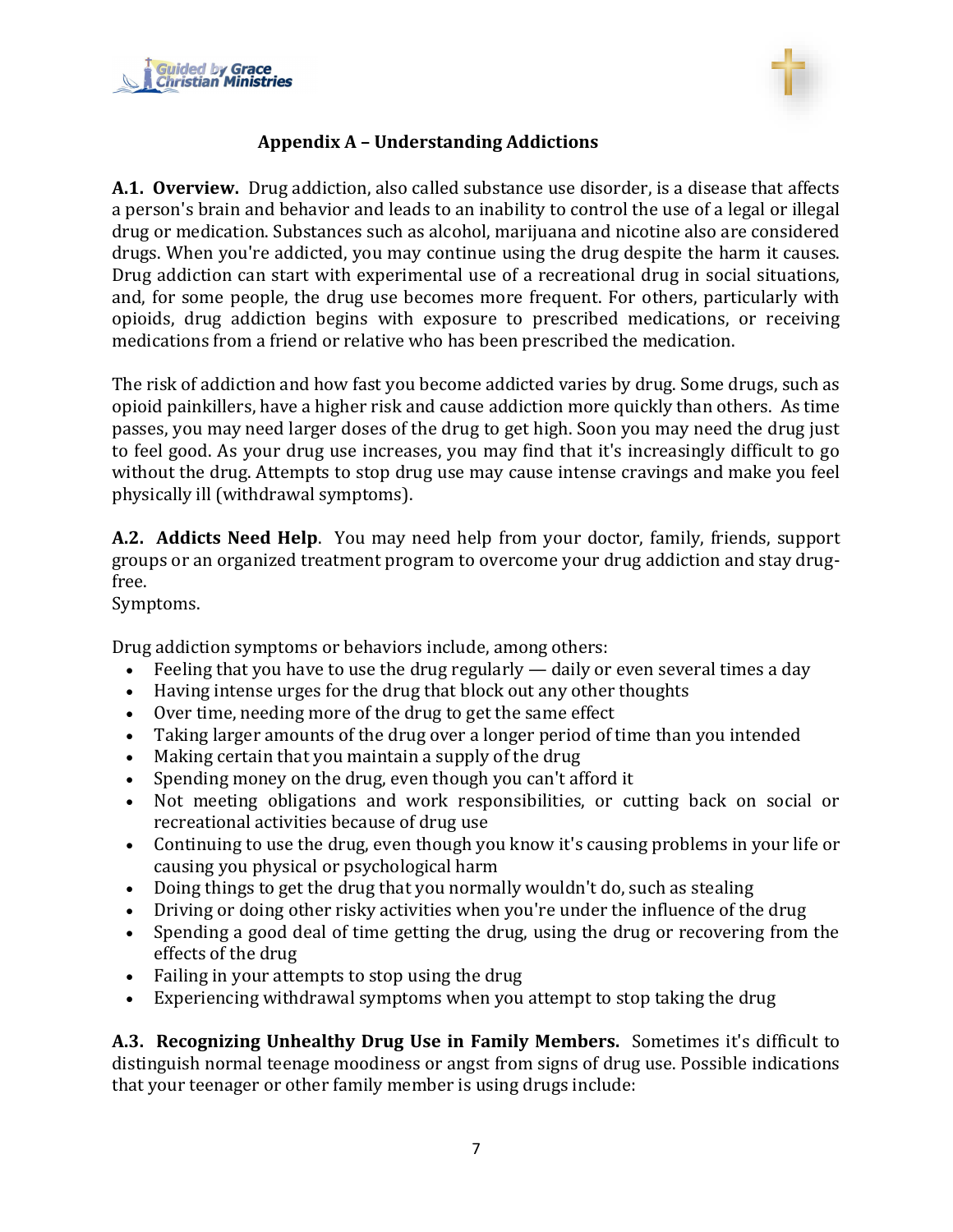



- Problems at school or work frequently missing school or work, a sudden disinterest in school activities or work, or a drop in grades or work performance
- Physical health issues lack of energy and motivation, weight loss or gain, or red eyes
- Neglected appearance lack of interest in clothing, grooming or looks
- Changes in behavior exaggerated efforts to bar family members from entering his or her room or being secretive about where he or she goes with friends; or drastic changes in behavior and in relationships with family and friends
- Money issues sudden requests for money without a reasonable explanation; or your discovery that money is missing or has been stolen or that items have disappeared from your home, indicating maybe they're being sold to support drug use

**A.4. Recognizing signs of drug use or intoxication.** Signs and symptoms of drug use or intoxication may vary, depending on the type of drug. Below you'll find several examples.

**A.4.1. Marijuana, hashish and other cannabis-containing substances**. People use cannabis by smoking, eating or inhaling a vaporized form of the drug. Cannabis often precedes or is used along with other substances, such as alcohol or illegal drugs, and is often the first drug tried. Signs and symptoms of recent use can include:

- A sense of euphoria or feeling "high"
- A heightened sense of visual, auditory and taste perception
- Increased blood pressure and heart rate
- Red eyes
- Dry mouth
- Decreased coordination
- Difficulty concentrating or remembering
- Slowed reaction time
- Anxiety or paranoid thinking
- Cannabis odor on clothes or yellow fingertips
- Exaggerated cravings for certain foods at unusual times

Long-term (chronic) use is often associated with:

- Decreased mental sharpness
- Poor performance at school or at work
- Reduced number of friends and interests

**A.4.2. Synthetic Drugs - K2, Spice and bath salts**. Two groups of synthetic drugs synthetic cannabinoids and substituted or synthetic cathinones — are illegal in most states. The effects of these drugs can be dangerous and unpredictable, as there is no quality control and some ingredients may not be known. Synthetic cannabinoids, also called K2 or Spice, are sprayed on dried herbs and then smoked, but can be prepared as an herbal tea. Despite manufacturer claims, these are chemical compounds rather than "natural" or harmless products. These drugs can produce a "high" similar to marijuana and have become a popular but dangerous alternative.

Signs and symptoms of recent use can include:

• A sense of euphoria or feeling "high"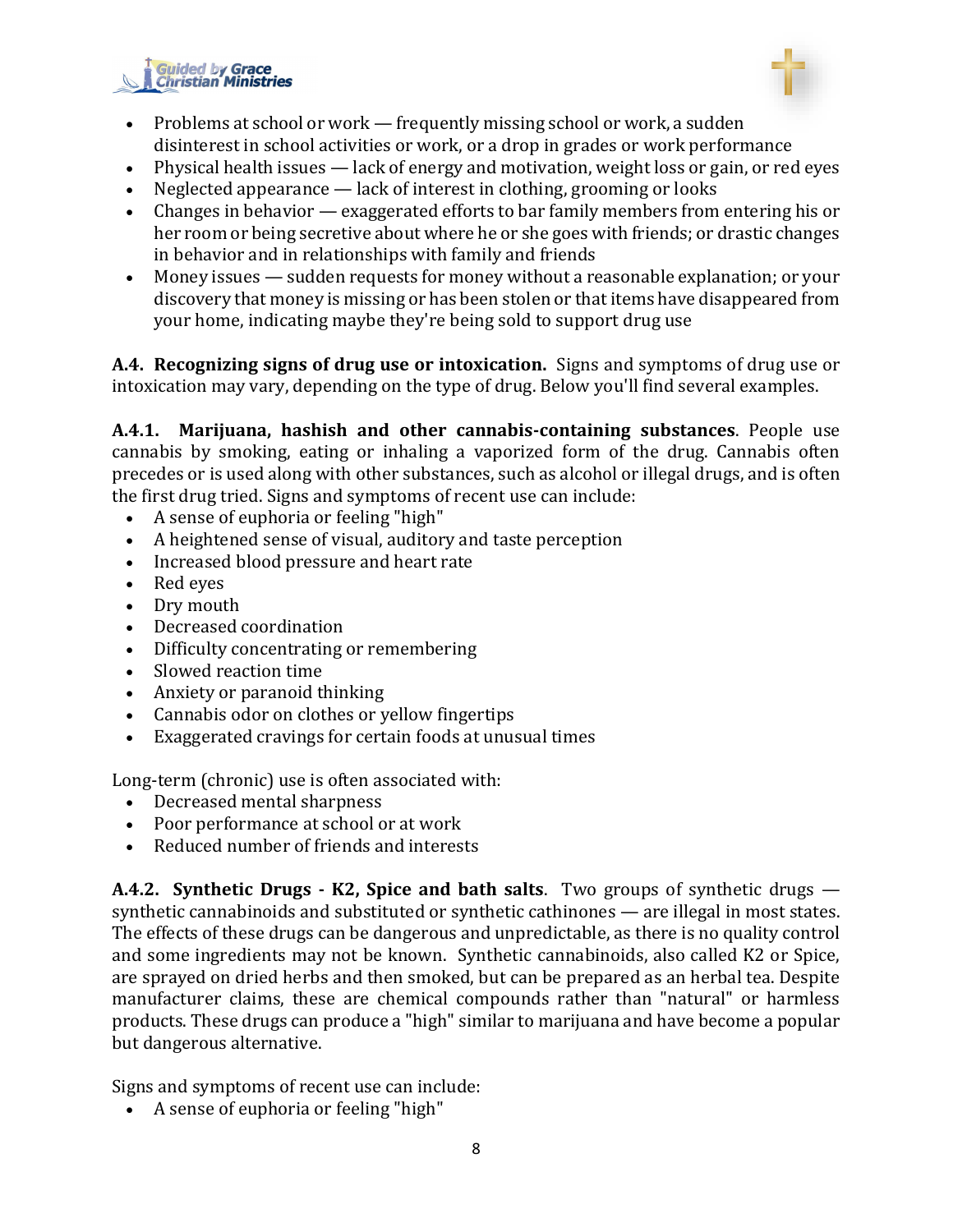



- Elevated mood
- An altered sense of visual, auditory and taste perception
- Extreme anxiety or agitation
- Paranoia
- Hallucinations
- Increased heart rate and blood pressure or heart attack
- Vomiting
- Confusion

Substituted cathinones, also called "bath salts," are mind-altering (psychoactive) substances similar to amphetamines such as ecstasy (MDMA) and cocaine. Packages are often labeled as other products to avoid detection. Despite the name, these are not bath products such as Epsom salts. Substituted cathinones can be eaten, snorted, inhaled or injected and are highly addictive. These drugs can cause severe intoxication, which results in dangerous health effects or even death.

Signs and symptoms of recent use can include:

- Euphoria
- Increased sociability
- Increased energy and agitation
- Increased sex drive
- Increased heart rate and blood pressure
- Problems thinking clearly
- Loss of muscle control
- Paranoia
- Panic attacks
- Hallucinations
- Delirium
- Psychotic and violent behavior

**A.4.3. Barbiturates, benzodiazepines and hypnotics.** Barbiturates, benzodiazepines and hypnotics are prescription central nervous system depressants. They're often used and misused in search for a sense of relaxation or a desire to "switch off" or forget stress-related thoughts or feelings.

- Barbiturates. Examples include phenobarbital and secobarbital (Seconal).
- Benzodiazepines. Examples include sedatives, such as diazepam (Valium), alprazolam (Xanax), lorazepam (Ativan), clonazepam (Klonopin) and chlordiazepoxide (Librium).
- Hypnotics. Examples include prescription sleeping medications such as zolpidem (Ambien, Intermezzo, others) and zaleplon (Sonata).

Signs and symptoms of recent use can include:

- Drowsiness
- Slurred speech
- Lack of coordination
- Irritability or changes in mood
- Problems concentrating or thinking clearly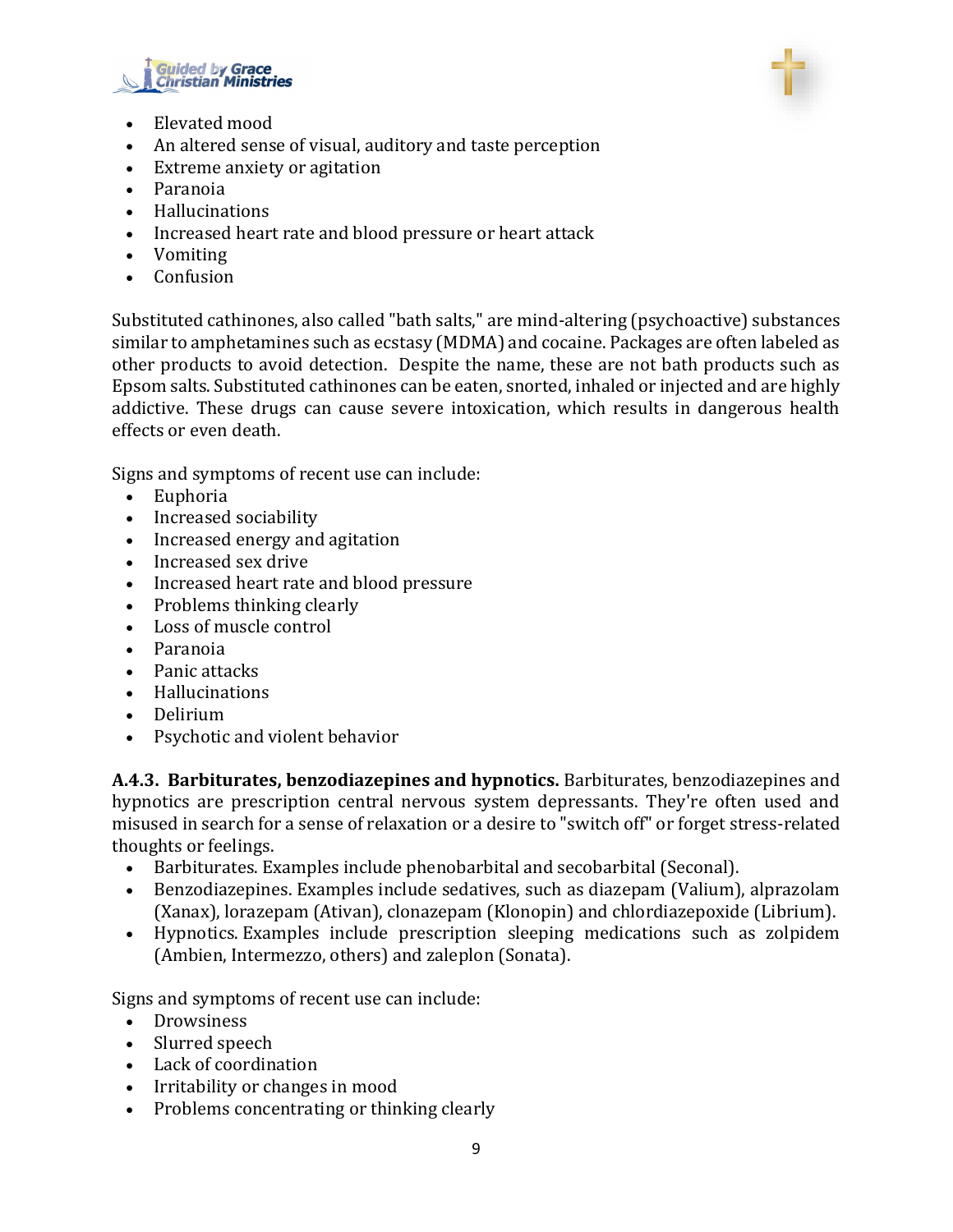



- Memory problems
- Involuntary eye movements
- Lack of inhibition
- Slowed breathing and reduced blood pressure
- Falls or accidents
- Dizziness

**A.4.4. Meth, cocaine and other stimulants.** Stimulants include amphetamines, meth (methamphetamine), cocaine, methylphenidate (Ritalin, Concerta, others) and amphetamine-dextroamphetamine (Adderall, Adderall XR, others). They are often used and misused in search of a "high," or to boost energy, to improve performance at work or school, or to lose weight or control appetite.

Signs and symptoms of recent use can include:

- Feeling of exhilaration and excess confidence
- Increased alertness
- Increased energy and restlessness
- Behavior changes or aggression
- Rapid or rambling speech
- Dilated pupils
- Confusion, delusions and hallucinations
- Irritability, anxiety or paranoia
- Changes in heart rate, blood pressure and body temperature
- Nausea or vomiting with weight loss
- Impaired judgment
- Nasal congestion and damage to the mucous membrane of the nose (if snorting drugs)
- Mouth sores, gum disease and tooth decay from smoking drugs ("meth mouth")
- Insomnia
- Depression as the drug wears off

**A.4.5. Club drugs.** Club drugs are commonly used at clubs, concerts and parties. Examples include ecstasy or molly (MDMA), gamma-hydroxybutyric acid (GHB), flunitrazepam (Rohypnol ― a brand used outside the U.S. ― also called roofie) and ketamine. These drugs are not all in the same category, but they share some similar effects and dangers, including long-term harmful effects. Because GHB and flunitrazepam can cause sedation, muscle relaxation, confusion and memory loss, the potential for sexual misconduct or sexual assault is associated with the use of these drugs.

Signs and symptoms of use of club drugs can include:

- Hallucinations
- Paranoia
- Dilated pupils
- Chills and sweating
- Involuntary shaking (tremors)
- Behavior changes
- Muscle cramping and teeth clenching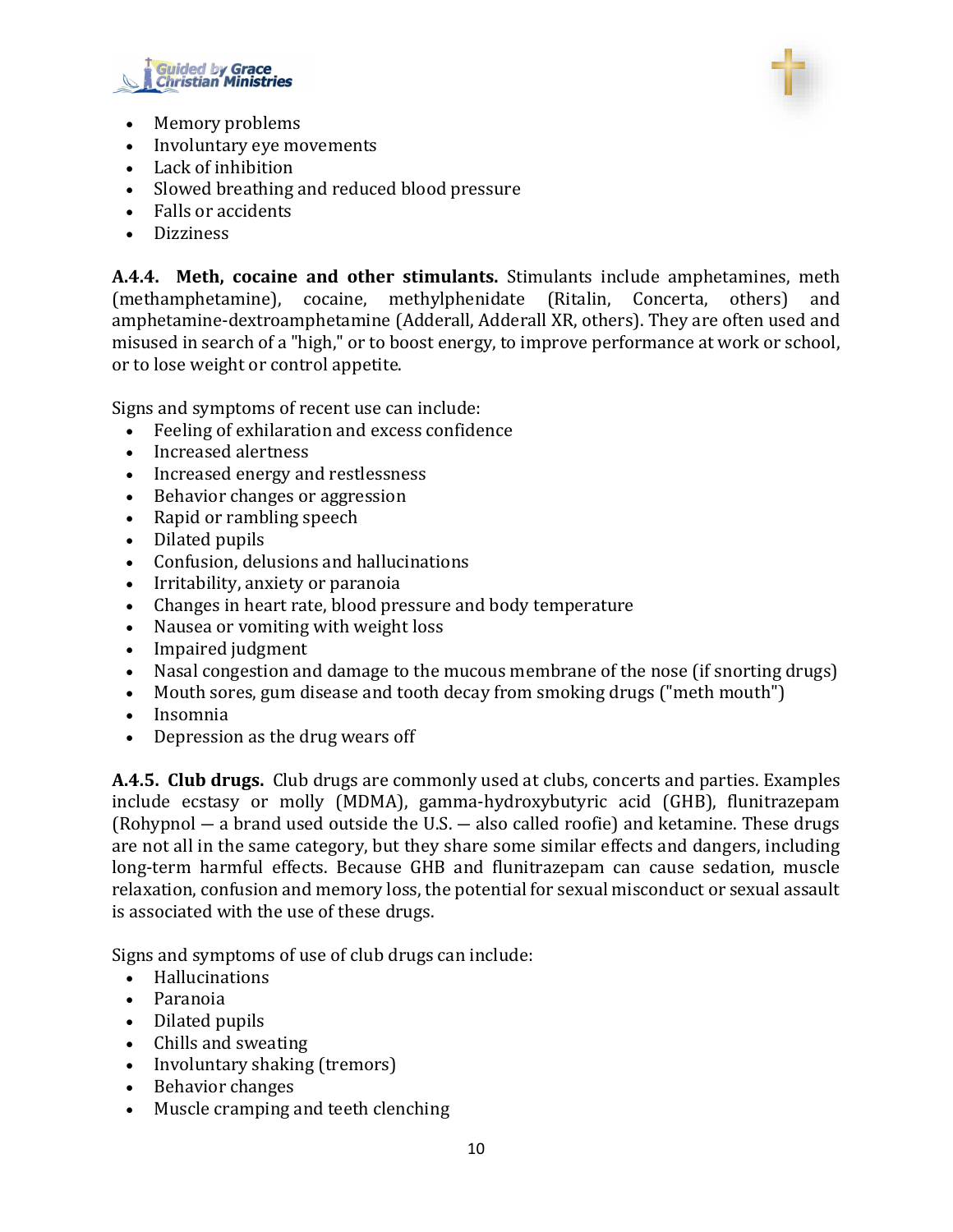



- Muscle relaxation, poor coordination or problems moving
- Reduced inhibitions
- Heightened or altered sense of sight, sound and taste
- Poor judgment
- Memory problems or loss of memory
- Reduced consciousness
- Increased or decreased heart rate and blood pressure

**A.4.6. Hallucinogens.** Use of hallucinogens can produce different signs and symptoms, depending on the drug. The most common hallucinogens are lysergic acid diethylamide (LSD) and phencyclidine (PCP).

LSD use may cause:

- Hallucinations
- Greatly reduced perception of reality, for example, interpreting input from one of your senses as another, such as hearing colors
- Impulsive behavior
- Rapid shifts in emotions
- Permanent mental changes in perception
- Rapid heart rate and high blood pressure
- Tremors
- Flashbacks, a re-experience of the hallucinations even years later

PCP use may cause:

- A feeling of being separated from your body and surroundings
- Hallucinations
- Problems with coordination and movement
- Aggressive, possibly violent behavior
- Involuntary eye movements
- Lack of pain sensation
- Increase in blood pressure and heart rate
- Problems with thinking and memory
- Problems speaking
- Impaired judgment
- Intolerance to loud noise
- Sometimes seizures or coma

**A.4.7. Inhalants.** Signs and symptoms of inhalant use vary, depending on the substance. Some commonly inhaled substances include glue, paint thinners, correction fluid, felt tip marker fluid, gasoline, cleaning fluids and household aerosol products. Due to the toxic nature of these substances, users may develop brain damage or sudden death. Signs and symptoms of use can include:

- Possessing an inhalant substance without a reasonable explanation
- Brief euphoria or intoxication
- Decreased inhibition
- Combativeness or belligerence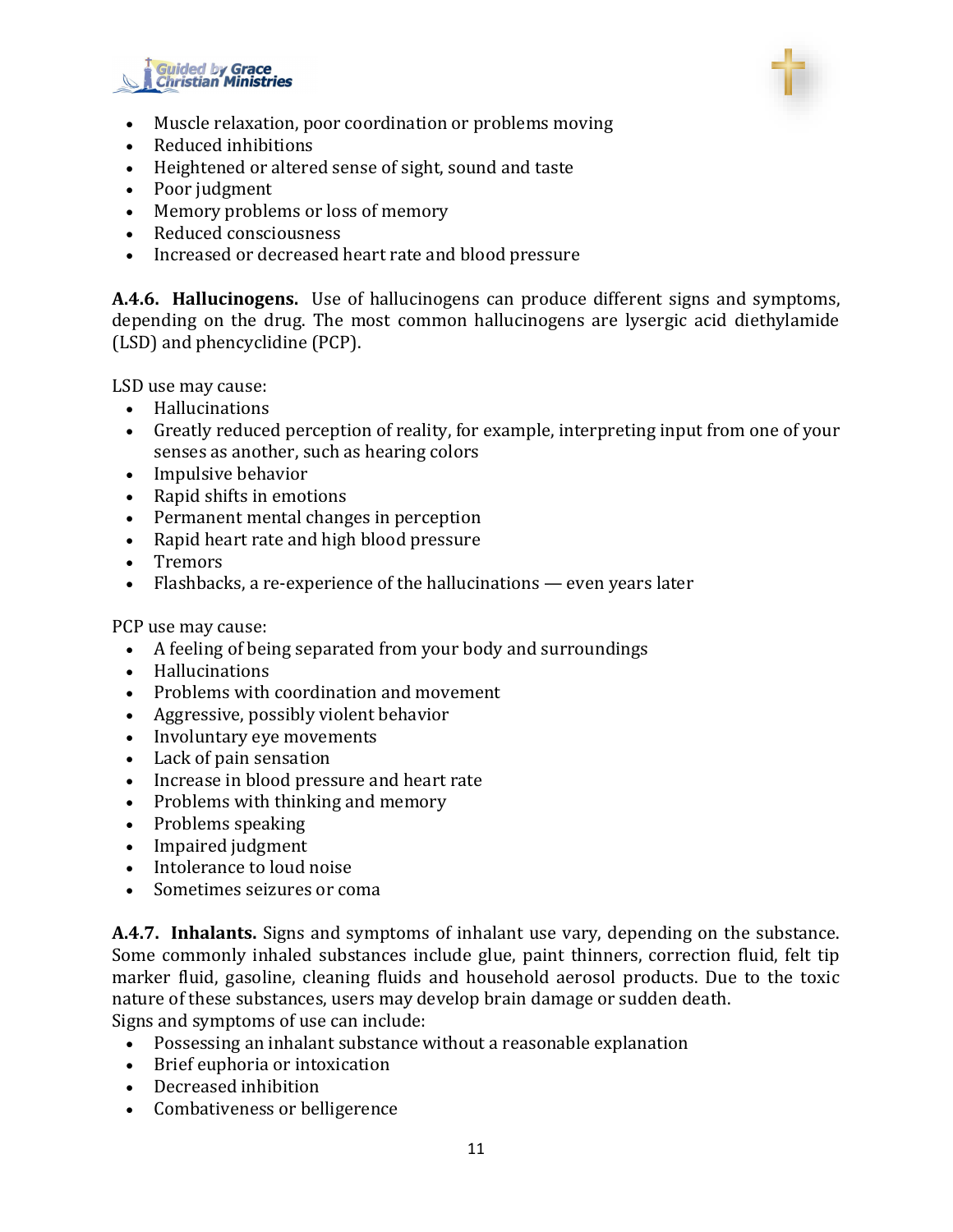



- Dizziness
- Nausea or vomiting
- Involuntary eye movements
- Appearing intoxicated with slurred speech, slow movements and poor coordination
- Irregular heartbeats
- Tremors
- Lingering odor of inhalant material
- Rash around the nose and mouth

**A.4.8. Opioid painkillers.** Opioids are narcotic, painkilling drugs produced from opium or made synthetically. This class of drugs includes, among others, heroin, morphine, codeine, methadone and oxycodone. Sometimes called the "opioid epidemic," addiction to opioid prescription pain medications has reached an alarming rate across the United States. Some people who've been using opioids over a long period of time may need physician-prescribed temporary or long-term drug substitution during treatment.

Signs and symptoms of narcotic use and dependence can include:

- Reduced sense of pain
- Agitation, drowsiness or sedation
- Slurred speech
- Problems with attention and memory
- Constricted pupils
- Lack of awareness or inattention to surrounding people and things
- Problems with coordination
- Depression
- Confusion
- Constipation
- Runny nose or nose sores (if snorting drugs)
- Needle marks (if injecting drugs)

When to see a doctor. If your drug use is out of control or causing problems, get help. The sooner you seek help, the greater your chances for a long-term recovery. Talk with your primary doctor or see a mental health professional, such as a doctor who specializes in addiction medicine or addiction psychiatry, or a licensed alcohol and drug counselor.

Make an appointment to see a doctor if:

- You can't stop using a drug
- You continue using the drug despite the harm it causes
- Your drug use has led to unsafe behavior, such as sharing needles or unprotected sex
- You think you may be having withdrawal symptoms after stopping drug use

If you're not ready to approach a doctor, help lines or hotlines may be a good place to learn about treatment. You can find these lines listed on the internet or in the phone book.

When to seek emergency help. Seek emergency help if you or someone you know has taken a drug and:

• May have overdosed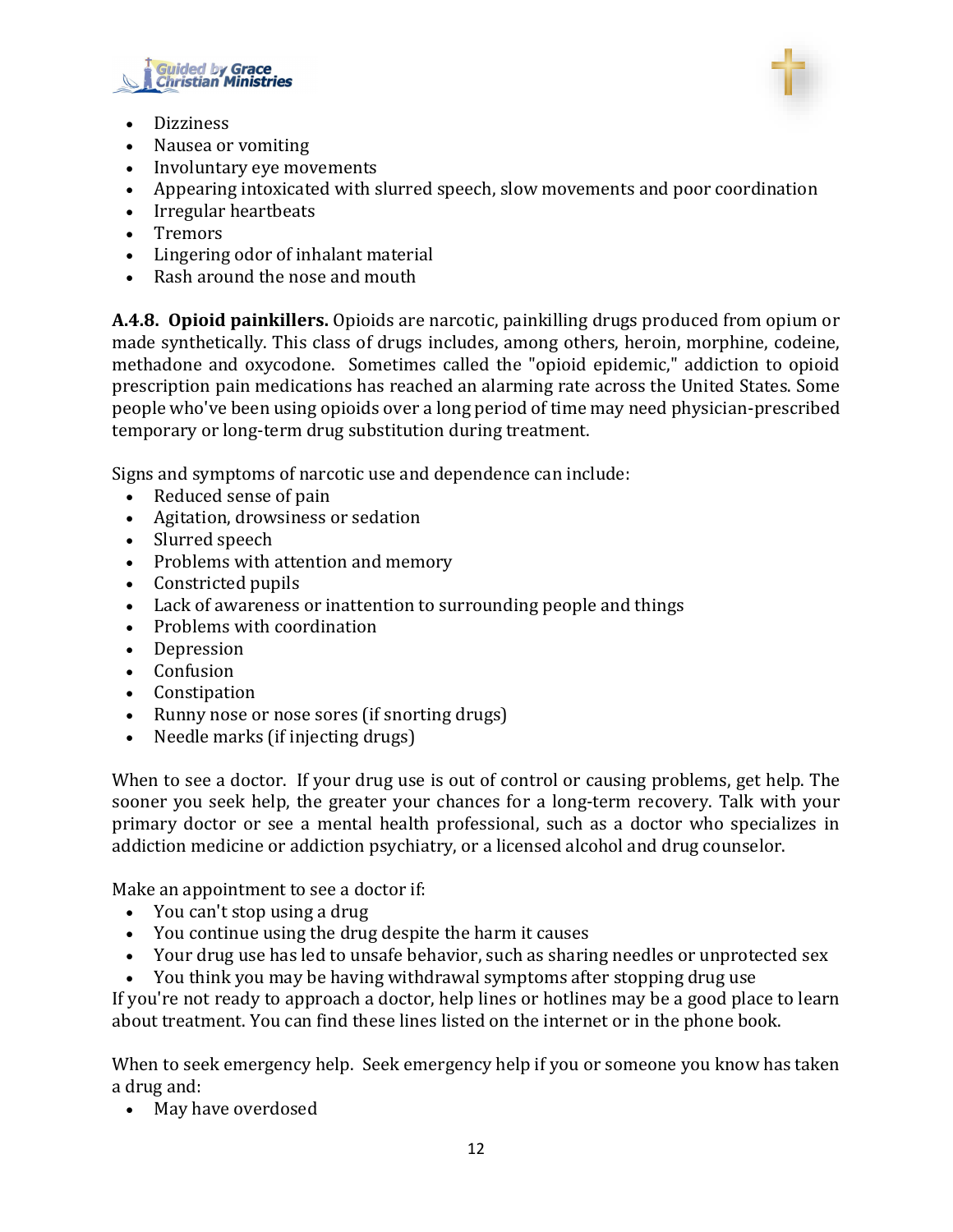



- Shows changes in consciousness
- Has trouble breathing
- Has seizures or convulsions
- Has signs of a possible heart attack, such as chest pain or pressure
- Has any other troublesome physical or psychological reaction to use of the drug

**A.5. Staging an intervention.** People struggling with addiction usually deny that their drug use is problematic and are reluctant to seek treatment. An intervention presents a loved one with a structured opportunity to make changes before things get even worse and can motivate someone to seek or accept help. An intervention should be carefully planned and may be done by family and friends in consultation with a doctor or professional such as a licensed alcohol and drug counselor, or directed by an intervention professional. It involves family and friends and sometimes co-workers, clergy or others who care about the person struggling with addiction.

During the intervention, these people gather together to have a direct, heart-to-heart conversation with the person about the consequences of addiction and ask him or her to accept treatment.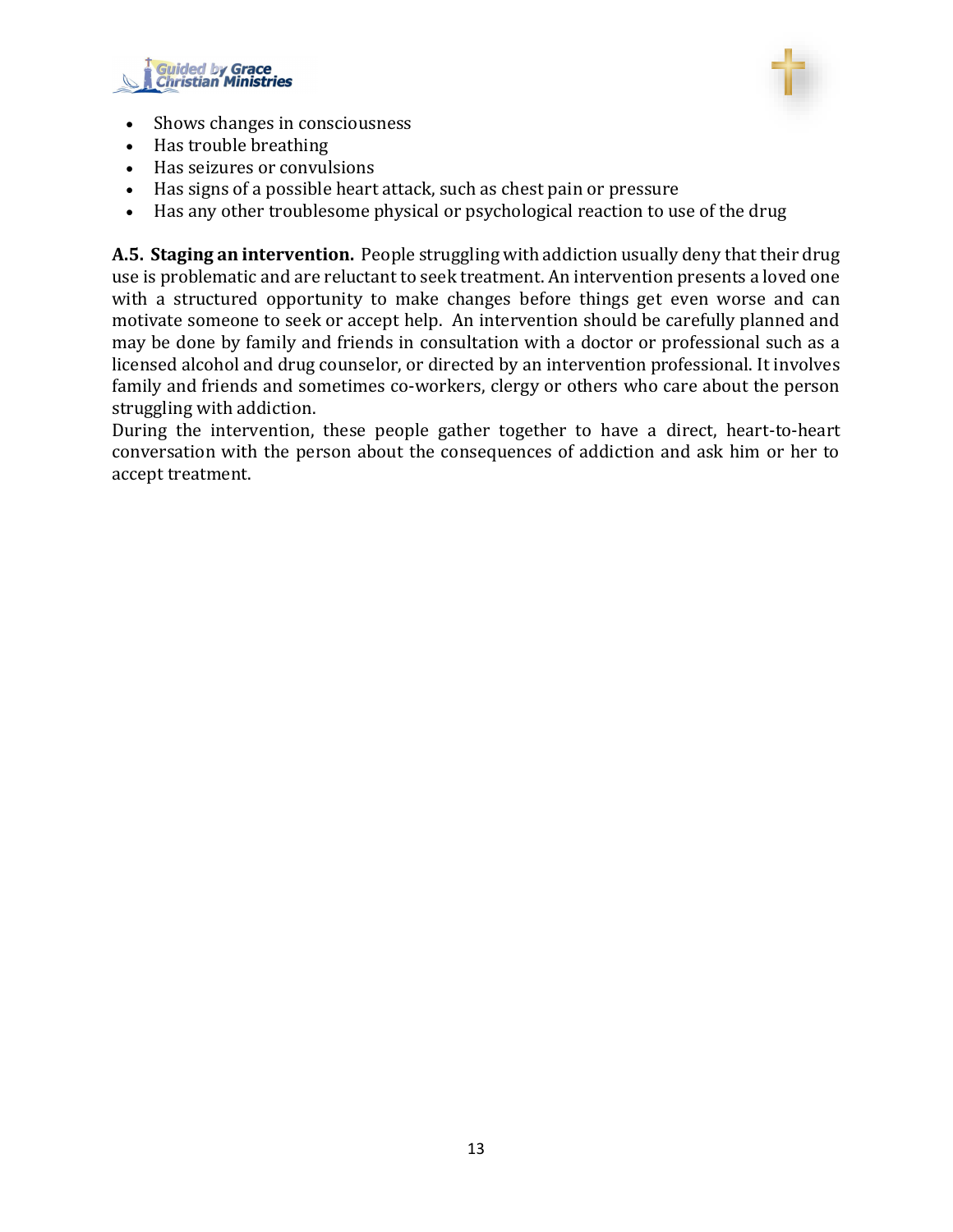<span id="page-14-0"></span>



#### **Appendix B – Trends**

(Source: https://www.drugabuse.gov/publications/drugfacts/nationwide-trends)

*The following are facts and statistics on substance use in the United States in 2013, the most recent year for NSDUH survey results. Approximately 67,800 people responded to the survey in 2013.*

#### **Illicit Drug Use**

**Illicit drug use in the United States has been increasing.** In 2013, an estimated 24.6 million Americans aged 12 or older—9.4 percent of the population—had used an illicit drug in the past



month. This number is up from 8.3 percent in 2002. The increase mostly reflects a recent rise in use of marijuana, the most commonly used illicit drug.

**Marijuana use has increased since 2007.** In 2013, there were 19.8 million current users—about 7.5 percent of people aged 12 or older—up from 14.5 million (5.8 percent) in 2007.

**Use of most drugs other than marijuana has stabilized over the past decade or has declined.** In 2013, 6.5 million Americans aged 12 or older (or 2.5 percent) had used prescription drugs nonmedically in the past month. Prescription drugs include pain relievers, tranquilizers,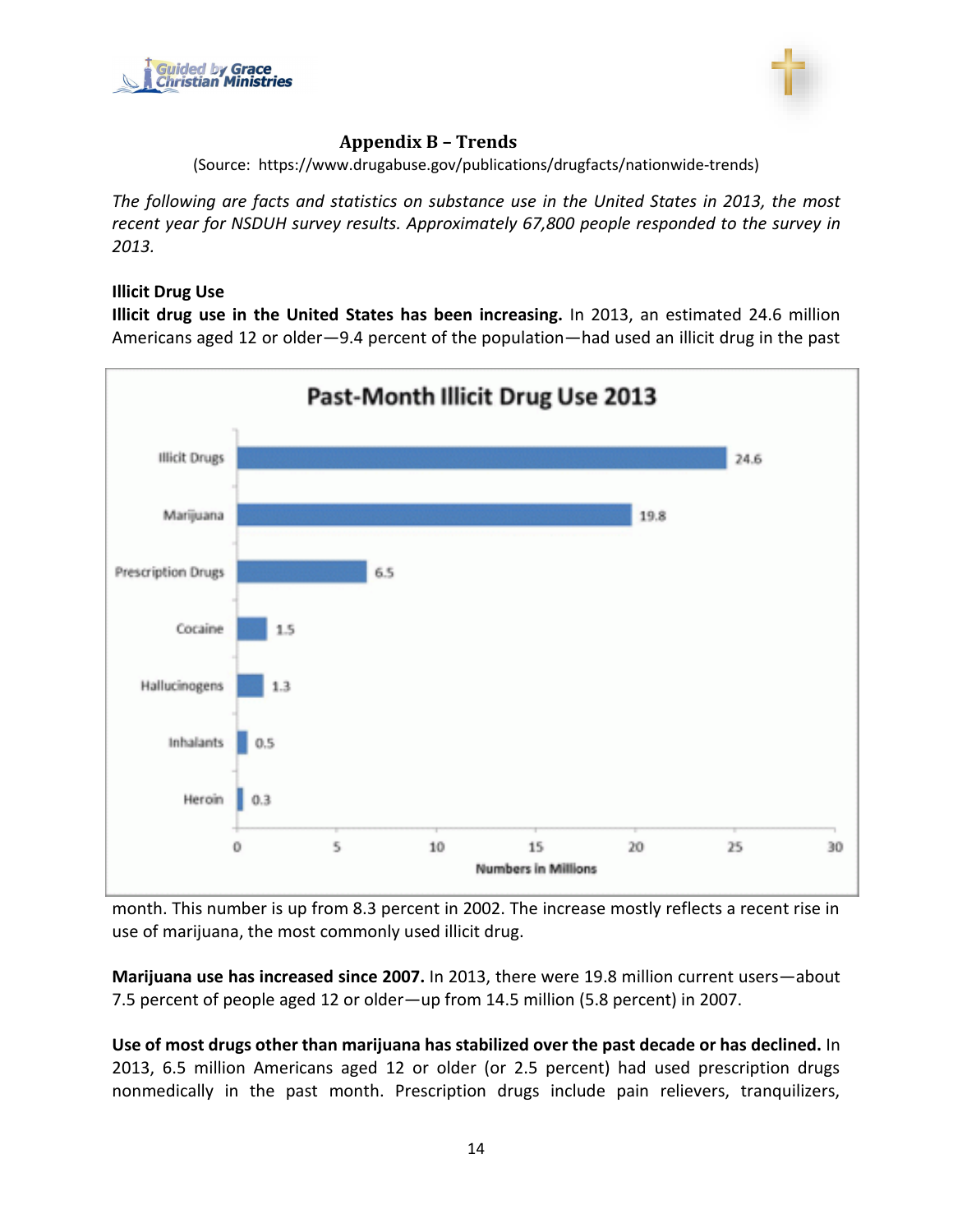



stimulants, and sedatives. And 1.3 million Americans (0.5 percent) had used hallucinogens (a category that includes ecstasy and LSD) in the past month.

Cocaine use has gone down in the last few years. In 2013, the number of current users aged 12 or older was 1.5 million. This number is lower than in 2002 to 2007 (ranging from 2.0 million to 2.4 million).

Methamphetamine use was higher in 2013, with 595,000 current users, compared with 353,000 users in 2010. **Most people use drugs for the first time when they are teenagers.** There were just over 2.8 million new users of



illicit drugs in 2013, or about 7,800 new users per day. Over half (54.1 percent) were under 18 years of age.

**More than half of new illicit drug users begin with marijuana.** Next most common are prescription pain relievers, followed by inhalants (which is most common among younger teens).

**Drug use is highest among people in their late teens and twenties.** In 2013, 22.6 percent of 18- to 20-yearolds reported using an illicit drug in the past month.

**Drug use is increasing among people in their fifties and early sixties.** This increase is, in part, due to the aging of the baby boomers, whose rates of illicit drug use have



historically been higher than those of previous generations.

#### **Alcohol**

**Drinking by underage persons(ages 12 to 20) has declined.** Current alcohol use by this age group declined from 28.8 to 22.7 percent between 2002 and 2013, while binge drinking declined from 19.3 to 14.2 percent and the rate of heavy drinking went from 6.2 to 3.7 percent.[†](https://www.drugabuse.gov/publications/drugfacts/nationwide-trends#cross)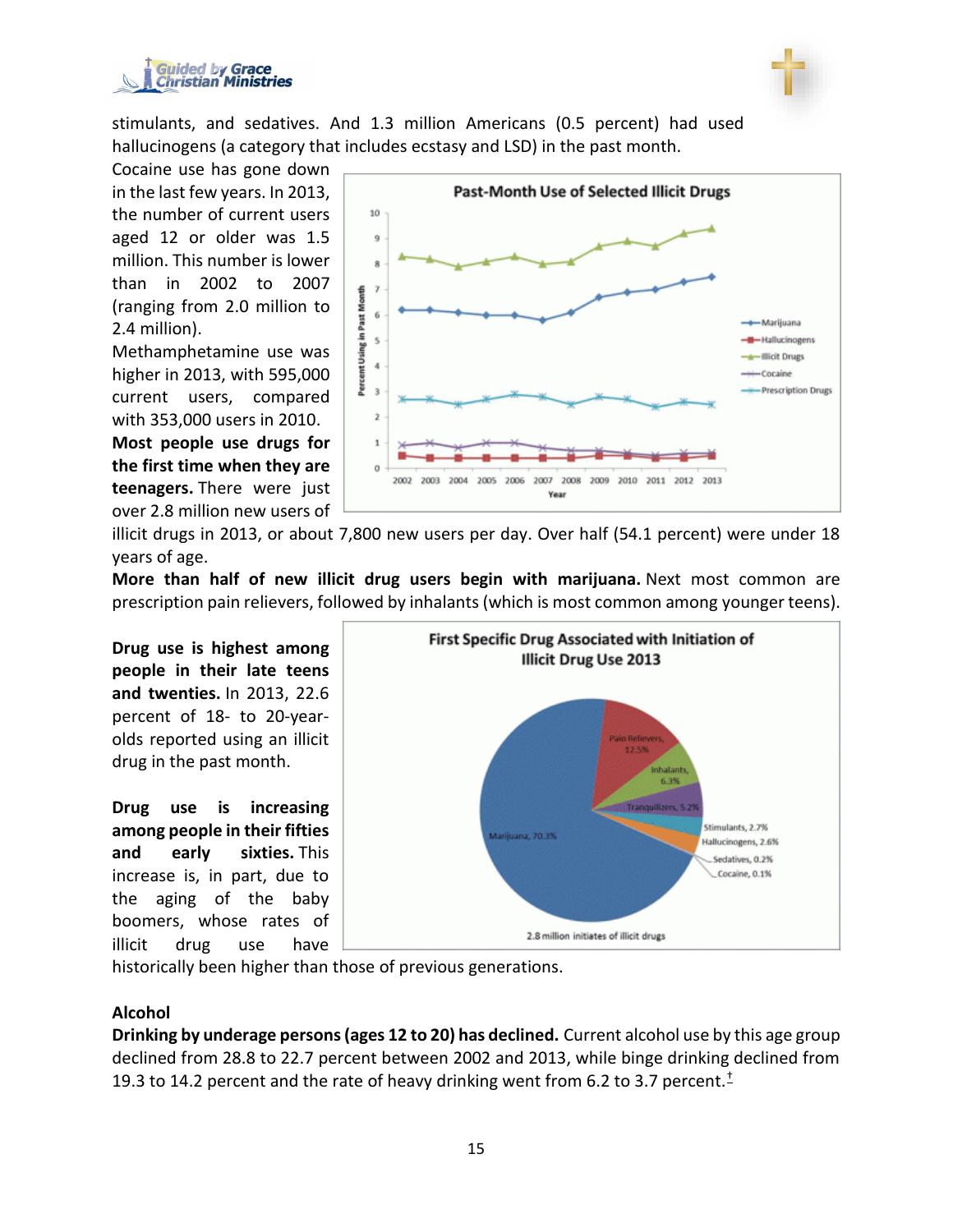



Past-Month Illicit Drug Use by Age 2012 and 2013 23.9 25 20  $2012$ 로 ■2013 Percent Using in Past Mo 15 10  $\frac{2}{3}$ 5  $\theta$  $12 - 13$ 14-15 16-17 18-20 21-25 26-29 30-34 35-39 40-44 45-49 20-54 55-59 60-64 654 Age in Years

**Driving under the influence of alcohol has also declined slightly.** In 2013, an estimated 28.7 million people, or 10.9

percent of persons aged 12 or older, had driven under the influence of alcohol at least once in the past year, down from 14.2 percent in 2002. Although this decline is encouraging, any driving under the influence remains a cause for concern.

#### Tobacco

**Fewer Americans are smoking.** In 2013, an estimated 55.8 million Americans aged 12 or older,

or 21.3 percent of the population, were current cigarette smokers. This reflects a continual but slow downward trend from 2002, when the rate was 26 percent.

**Teen smoking is declining more rapidly.** The rate of past-month cigarette use among 12- to 17-year-olds went from 13 percent in 2002 to 5.6 percent in 2013.

# **Substance**

## **Dependence/Abuse and Treatment**

**Rates of alcohol dependence/abuse declined from 2002 to 2013.** In 2013, 17.3 million Americans (6.6 percent of the population) were dependent on alcohol or had problems related to their alcohol use (abuse). This is a decline from 18.1 million (or 7.7 percent) in 2002.

**After alcohol, marijuana has the highest rate of dependence or abuse among all drugs.** In 2013, 4.2 million Americans met clinical criteria for dependence or abuse of marijuana in the past